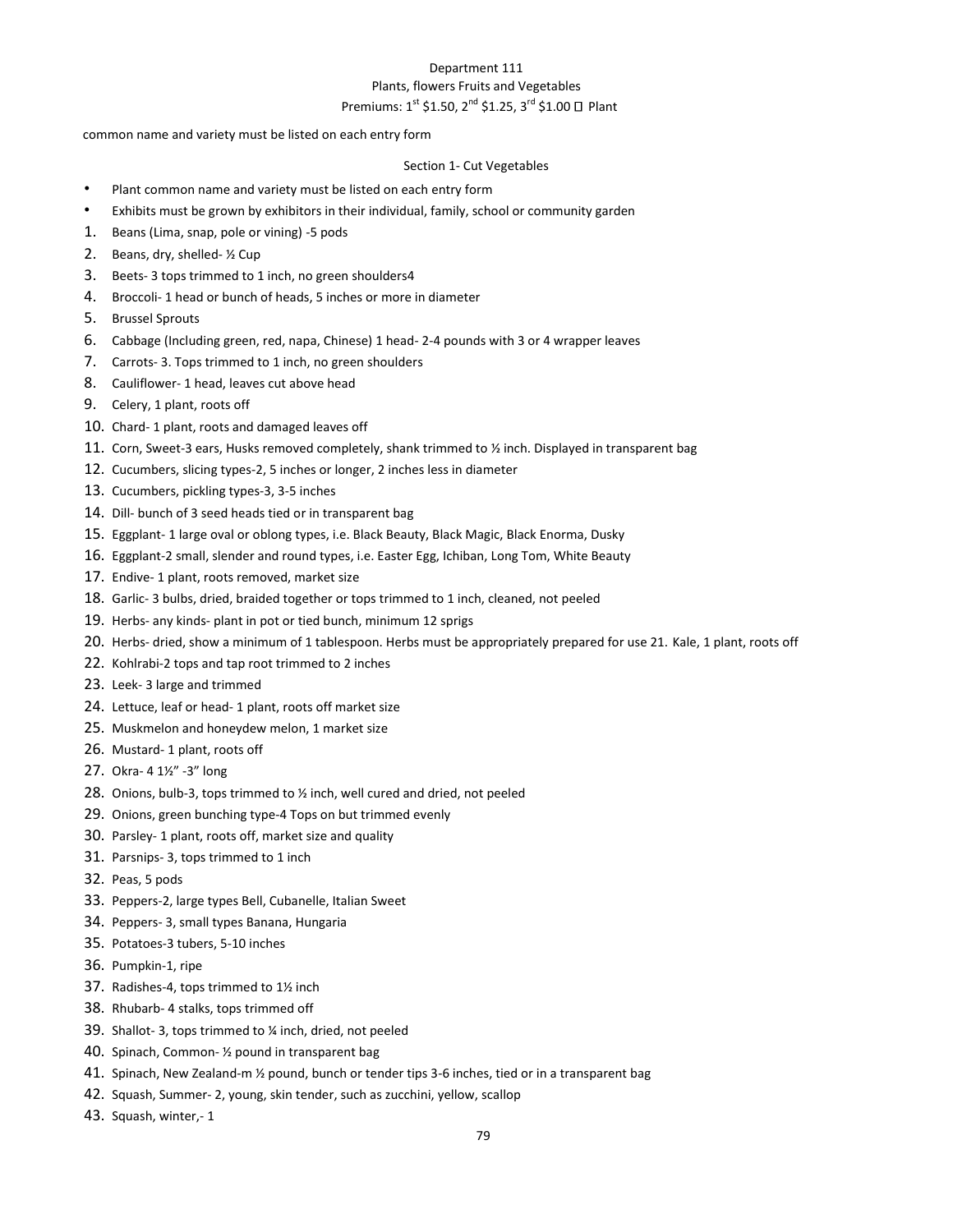- 45. Sweet Potatoes-3 roots
- 46. Tomatoes- 2, ripe, stems off, medium and large fruit varieties including Roma
- 47. Tomatoes, Cherry- ½ Pint basket, stems off
- 48. Turnips-2, tops trimmed to 1 inch
- 49. Watermelon-1, mature, market size
- 50. A Collection of 3 related types, such as 3 varieties of peppers, or 3 vegetables that appear in any ethnic cuisine
- 51. Miniature vegetables- 6, of any types, harvested at small or baby stage
- 52. Ornamental Vegitables-3 of one type, such as miniature pumpkins, gourds, or decorative corn, ornamental kale (1 plant)
- 53. Miscellaneous, any other vegetable not listed, display same number of specimens as similar crop listed

#### Section 2: Cut Flowers

- Plant common name and variety must be listed on each entry
- Consist of 3 stems with same color blooms except as noted  $\circ$  Gladiolus: one spike with at least 12-inch stem and other large spikes o Roses: One stem or the type entered
	- o Dahlias: Three blooms of one color, or one bloom if over 6 inches
	- o Any bloom over 6 inches or larger: Show one specimen, such as Dinnerplate Dahlia or Sunflower
- Stems should be at least 8 inches in length, except where type of flower makes this impossible
- Flowers that do not last as cut flowers (daylilies, hollyhocks, impatiens, portulaca, etc) may not be entered
- Blooms of weeds, wild flowers and shrubs will not be evaluated
- All containers for flowers should be provided
- 1. Asters (annual)
- 2. Calendia
- 3. Cosmo
- 4. Gladiolus
- 5. Delphinium
- 6. Ornamental Grass (foliage and fully developed seed head)
- 7. Rose
- 8. Rudbeckia (coneflowers/ black eyed susans)
- 9. Sweet Peas
- 10. Daisy
- 11. Carnation
- 12. Bachelor Buttons
- 13. Chrysantheum
- 14. Dahlia (See above)
- 15. Larkspur
- 16. Asiatic Lily (one stem)
- 17. Petunia
- 18. Statice (fresh)
- 19. Pansy
- 20. Calla Lily- 3 stems
- 21 Cleome
- 22 Flowering Tobacco
- 23 Marigold
- 24. Nasturtium
- 25. Phlox- annual
- 26 Snapdragons
- 27 Sunflowers
- 28 Zinnia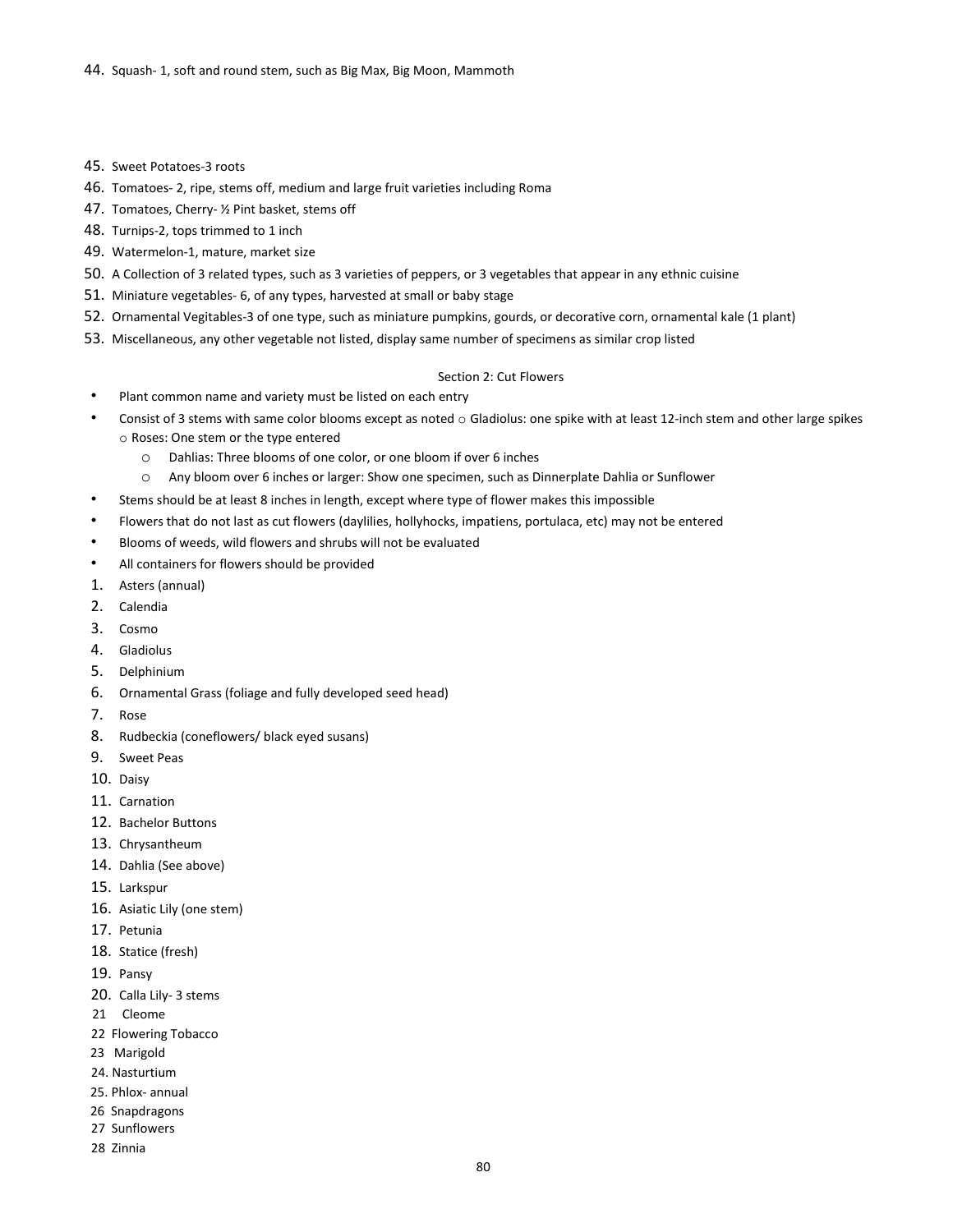29 Viola 30 Any Other no listed

#### **Section 3: Indoor Gardening**

Plant Common name and variety must be listed on each entry

All items should follow recommended guides for balance, design, proportions and harmony

Ribbons and Bows as part of the design are allowed

Flowering houseplants must be a single stem or crown in proportional container

No artificial or plastic plant material allowed

Entries must be grown in the display container prior to June  $1<sup>st</sup>$  of current year

- 1. Dish garden
- 2. Terrarium

#### **Section 4: Garden House Plants**

Plant common name and variety must be listed on each entry Houseplants must be single stem or crown in proportional container

No artificial or plastic plant material allowed

Entries must be grown in the display container prior to June  $1<sup>st</sup>$  of the current year

Hanging container may have more than one plant

Miniature plants like violets, pot is  $21/4 - 3$ " width only

- 1. Flowering
- 2. Foliage
- 3. Vine
- 4. Cactus
- 5. Succulents
- 6. Any other not listed

#### **Section 5: Container Gardens**

Plant common name and variety must be listed on each entry in addition to plant materials

No artificial or plastic plant material allowed

Appropriate plant and container combination

Entries must be grown in the display container prior to June  $1<sup>st</sup>$  of the current year

Perennial, Annual, Vegetable, or ornamental

Theme gardens may have some artificial material. These materials should not be a main focus of the exhibit. They should blend in. Plants should be prominent

1. Container Garden

### **Section 6: Fruits and Nuts**

Plant common name and variety must be listed on each entry All fruits and nuts must be cared for by the exhibitor Nuts grown in the previous year may be entered Entries must be of same variety

- 1. Apples 2 ripe
- 2. Cherries with stems ½ pint
- 3. Grapes one bunch
- 4. Pears, 2 ripe
- 5. Raspberry, ½ pint
- 6. Apricots, 2 ripe
- 7. Elderberries, attached to cluster, 1 quart
- 8. Nectarines
- 9. Strawberry, caps on , 1 quart
- 10. Nuts, all -ripe, dry, unshelled, ½ pint
- 11 Blueberries, ½ pint
- 12. Peaches
- 13. Any other not listed

#### **Section 7: Floral Design**

Plants common name and variety must be entered on each entry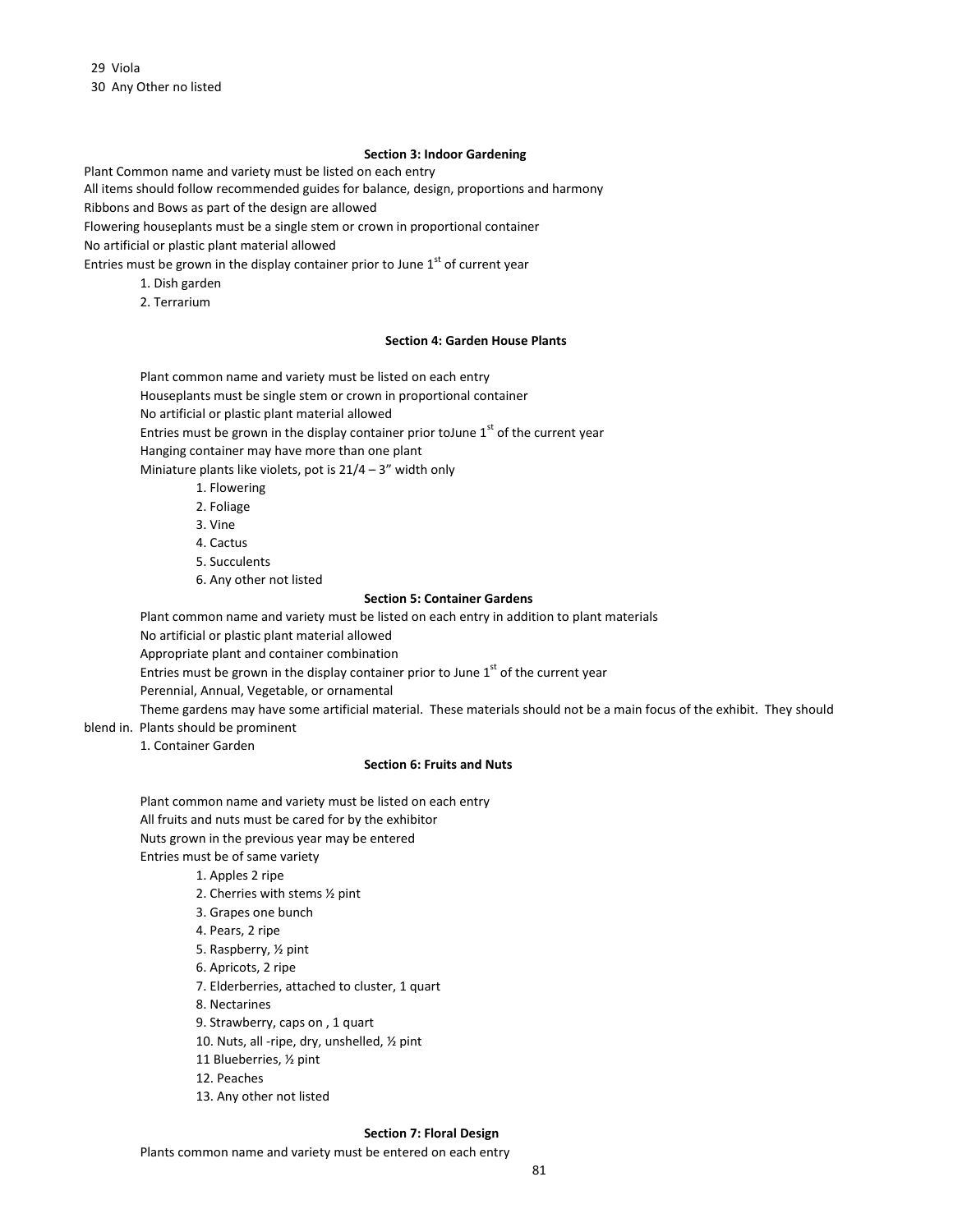Arrangements should be in a florist form

Ribbons and bows as part of the design are allowed

List ID Source

1. Dry or fresh corsage exhibited in transparent bag

2. Table arrangement of live or dry plant material-not over 12" diameter and under 8" high

3. Plaque of dried or pressed plant materials: include other craft projects made with real material (ie Floral pictures). Plaque and pictures need to be signed.

4. Large arrangement of live or dried materials-for arrangements of over 12" diameter and over 18" high.

5. Any other not listed

#### **Section 8: Landscape Pictures and Plans**

All plans should be in a clear protective overlay and contain photos of the garden grounds Markers, colored pencils or paints may be used to embellish the plans Indicate direction of North on plan

1. Plan of annual and or perennial Flower garden

Show varieties, common name , placement, height and color

Use scale no smaller than 1 inch equals 4 feet

2. Plan of home vegetable garden

Show varieties, common name, placement, height and approximate harvest times Succession of plant may be indicated by a tracing paper overlay Use Scale no smaller than 1 inch equals 4 feet

3. Plan or map of Grounds or Apartment Dwelling

Drawn to scale, Showing grounds as they currently are at the beginning of the project A second map, with suitable and necessary notes, showing changes and improvements In different color or overlay show changes or improvements yet to be done Where ground space is unavailable, a terrace or porch garden of containerized plants can be depicted

#### 4. Plan of home orchard (tree, fruit, and /or berry crops)

Show varieties, common name, placement, height and time of fruiting

Use scale no smaller than 1 inch equals 4 feet

Exhibit should indicate current year's work

## 5. Garden Record Book

Show varieties and common name List reason for selection Garden design sketch including layout, dimensions, and spacing Photos before and after are helpful

#### **Section9: Miscellaneous Garden Entries**

- 1. Hydroponic Gardening
- 2. Oswego County Annual Fair Theme Arrangement
- 3. Dry Flower Bouquet
- 4. Vegetable Art

Vegetable Character or sculpture or geometric design List plants used

5. Open Class Exhibits

Exhibits deemed worthwhile but fall outside the categories described above List varieties or scientific and common names Exhibits will be judged according to similar project criteria

### **Section 10: Collections**

10 or more specimens. All plant material must be pressed, mounted and labeled with varieties and common name All specimens mounted green will not be judged

All collections pictures and plants must have a proactive picture overlay

Collections should be one sided on poster board or like material 22"X28" in size or in notebook binder on 8.5"X 11" pages with a single specimen per page

Describe where found and habitat

- 1. Ornamental shrubs, leaf twig (flower and seed if possible)
- 2. Ornamental shrubs, leaf twig (flower and seed if possible)
- 3. Weeds common to lawns, flower beds and garden